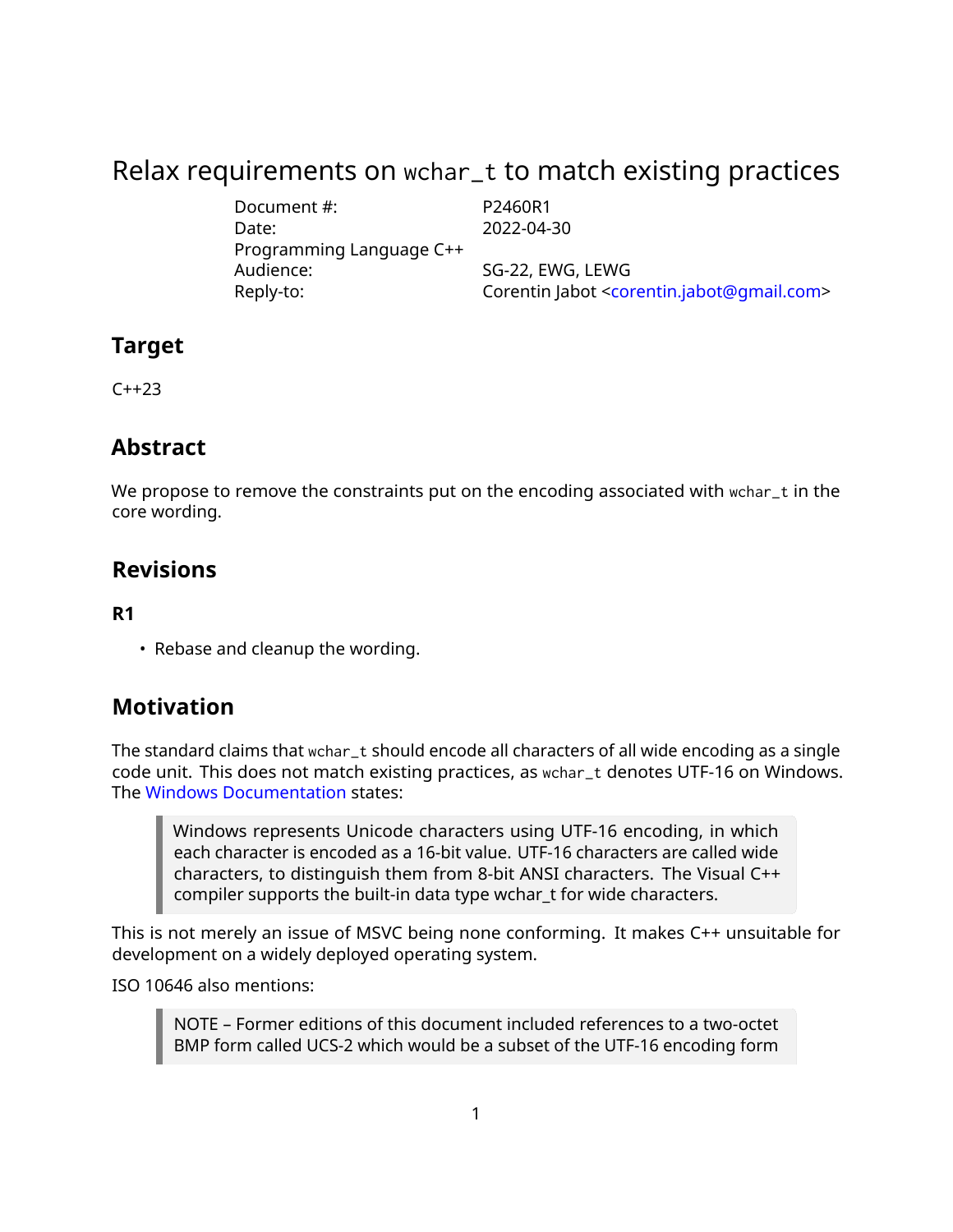restricted to the BMP UCS scalar values. The UCS-2 form is deprecated.

Moreover, the requirement that "the values of type wchar\_t can represent distinct codes for all members of the largest extended character set specified among the supported locales" also precludes any 2 bytes encodings (including UCS2), if (one of) the execution character set is UTF-8, as not all Unicode codepoints (21 bits) are representable in a single 2 bytes wchar\_t.

Instead of stating Windows, and environments where UTF-8 is used are non-conforming, which is not useful to users, we propose to remove the constraint from the core wording.

However, we cannot change the wide functions, both for API/ABI reasons, because they are controlled by C, and at best, this requires complex surgery.

Instead, we move the constraints from the type of wchar\_t to the constraints of the execution encoding, as defined by [P2314R3](https://wg21.link/P2314R3) [\[1\]](#page-2-0).

Previous discussions can be found in this [SG-16 issue.](https://github.com/sg16-unicode/sg16/issues/9)

### **Behavior changes**

This paper makes UTF-16 in wide literals well-formed. This does not affect implementations that were already accepting them [\[Compiler Explorer\].](https://godbolt.org/z/cPe69bshM) This paper is therefore standardizing standard practices.

#### **What about the library?**

Still the status quo. Further work is needed there.

#### **C compat**

C has the same wording.

wide character value representable by an object of type wchar\_t, capable of representing any character in the current locale

C should consider adopting a similar resolution, however, the proposed change has no impact on C compatibility. (we are removing a constraint).

### **Previous polls**

SG16 POLL: Add expanded motivation to D2460R0 and forward the paper so revised to EWG with a recommended ship vehicle of C++23.